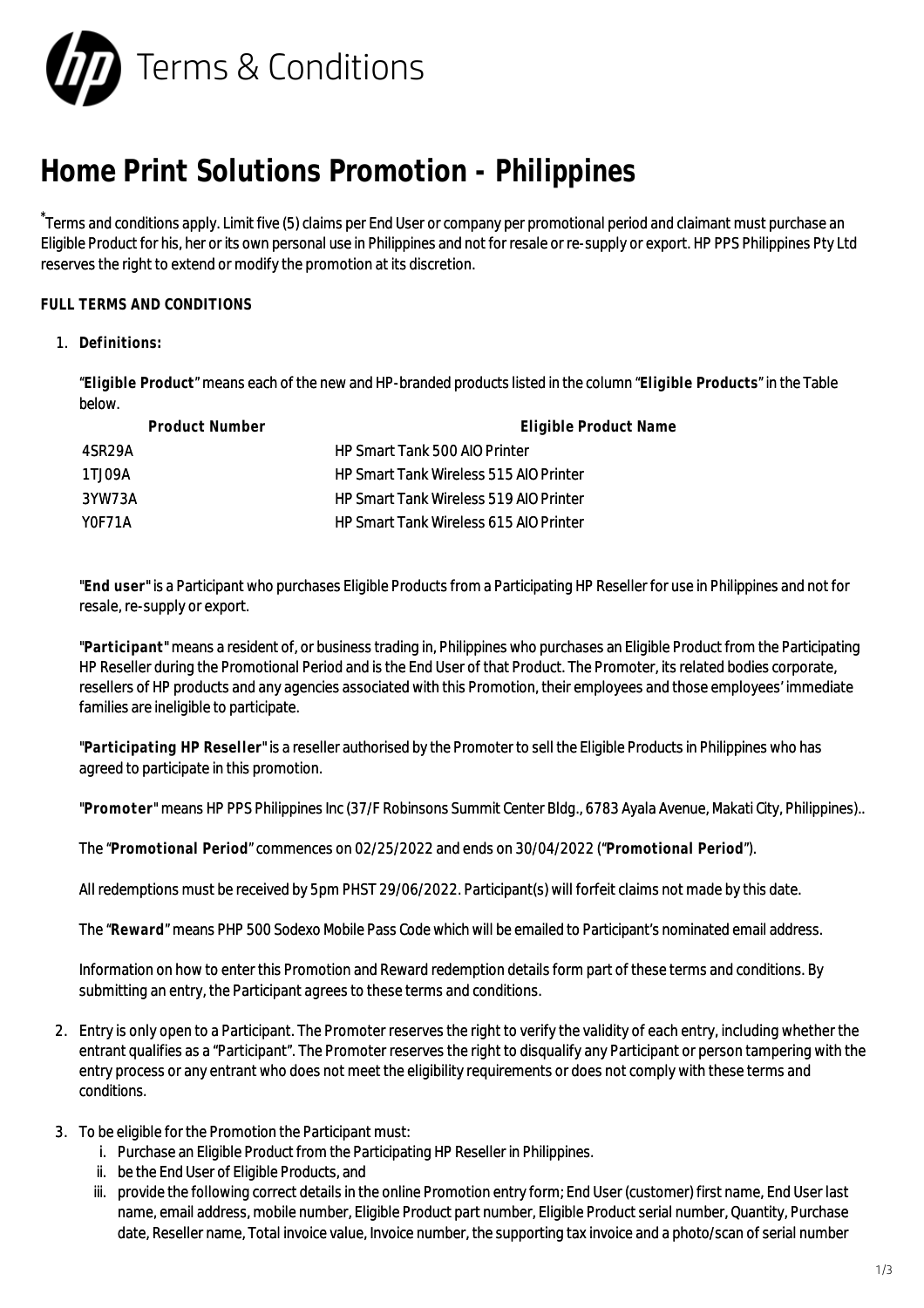

| barcode cutout from the printer package box and a scanned copy of any of the following valid IDs : |                                             |
|----------------------------------------------------------------------------------------------------|---------------------------------------------|
| Driver's license                                                                                   | Student/School ID                           |
| Postal ID                                                                                          | OFW ID                                      |
| SSS <sub>ID</sub>                                                                                  | Seaman's book                               |
| <b>GSIS ID</b>                                                                                     | AFP ID                                      |
| TIN ID                                                                                             | HDMF/Pag-IBIG ID                            |
| <b>PRC ID</b>                                                                                      | POFA ID                                     |
| NBI clearance                                                                                      | <b>NCWDP Certification</b>                  |
| Alien Certificate of Registration (ARC-I) card                                                     | PRA Special Resident Retiree Visa (SRRV) ID |
| Consular ID                                                                                        | DSWD ID                                     |
| Permit to carry firearms                                                                           | OWWA ID                                     |
| Passport                                                                                           | Unified Multi-purpose ID                    |
| Company/Office ID                                                                                  |                                             |
|                                                                                                    |                                             |

to the Promotion website at [www.hp.com/ph/promotions](http://www.hp.com/ph/promotions) as a PDF, JPG or other supported file type using the document upload facility that will be provided at the website;

- iv. The corresponding tax invoice submitted must contain the following:
	- 1. Participating HP Reseller company name
	- 2. Participating HP Reseller company Business Number
	- 3. Sale purchase date
	- 4. Sale purchase price
	- 5. List of Eligible Products sold
	- 6. Invoice number
- v. Hand written tax invoices and delivery dockets will not be accepted as proof of purchase. Any claim form submitted without the required proof of purchase documentation will be rejected.
- vi. There is a limit of five (5) Reward redemptions for each Participant.
- vii. All entries must be received by 5PM PHST 29/06/2022.
- viii. The Promoter will accept no responsibility for late, lost or misdirected mail. Further, TO THE EXTENT PERMITTED BY LAWS of PHILIPPINES, the Promoter excludes liability for any problems or technical malfunction of any telephone network or lines, computer online systems, servers, or providers, computer equipment, software, technical problems or traffic congestion on the Internet or any website, or any unauthorized intervention, or any combination thereof, including any non-delivery or corruption of entries to the Promoter, injury or damage to Participants' or any other person's computer related to or resulting from participation in or down-loading any materials in respect of this Promotion. The use of any automated entry software or any other mechanical or electronic means that allows a Participant to automatically enter repeatedly is prohibited and will render all entries submitted by that Participant invalid. If the Promoter has not entered into any correspondence with the Participant prior to the last mail date of the Promotion, it is the responsibility of the Participant to contact the Promoter to ensure their claim has been received and/or has been verified.
- 4. Once the claims are approved, End User will receive an email containing the Sodexo Mobile Pass code.
- 5. The Sodexo Mobile Pass code will contain a unique code which will be honoured at [Sodexo Mobile Pass merchants](https://merchants.sodexo.ph/category?key=&category=&voucher=4)
- 6. Sodexo Mobile Pass code is not convertible to cash
- 7. The Promoter reserves the right to extend the closing date of this Promotion or amend the terms at its discretion.
- 8. This Promotion is not valid in conjunction with any other offer or promotional product bundle outside of this offer.
- 9. Entries will be deemed invalid if the same HP Order number is used on more than one entry.
- 10. The Promoter's decision on all matters pertaining to this Promotion is final and binding and no correspondence will be entered into, except as otherwise stated in these terms and conditions. No correspondence will be entered into after 6 weeks of closing date of this Promotion.
- 11. Claims are not transferable or assignable. Only the Participant who purchased an Eligible Product may submit a claim.